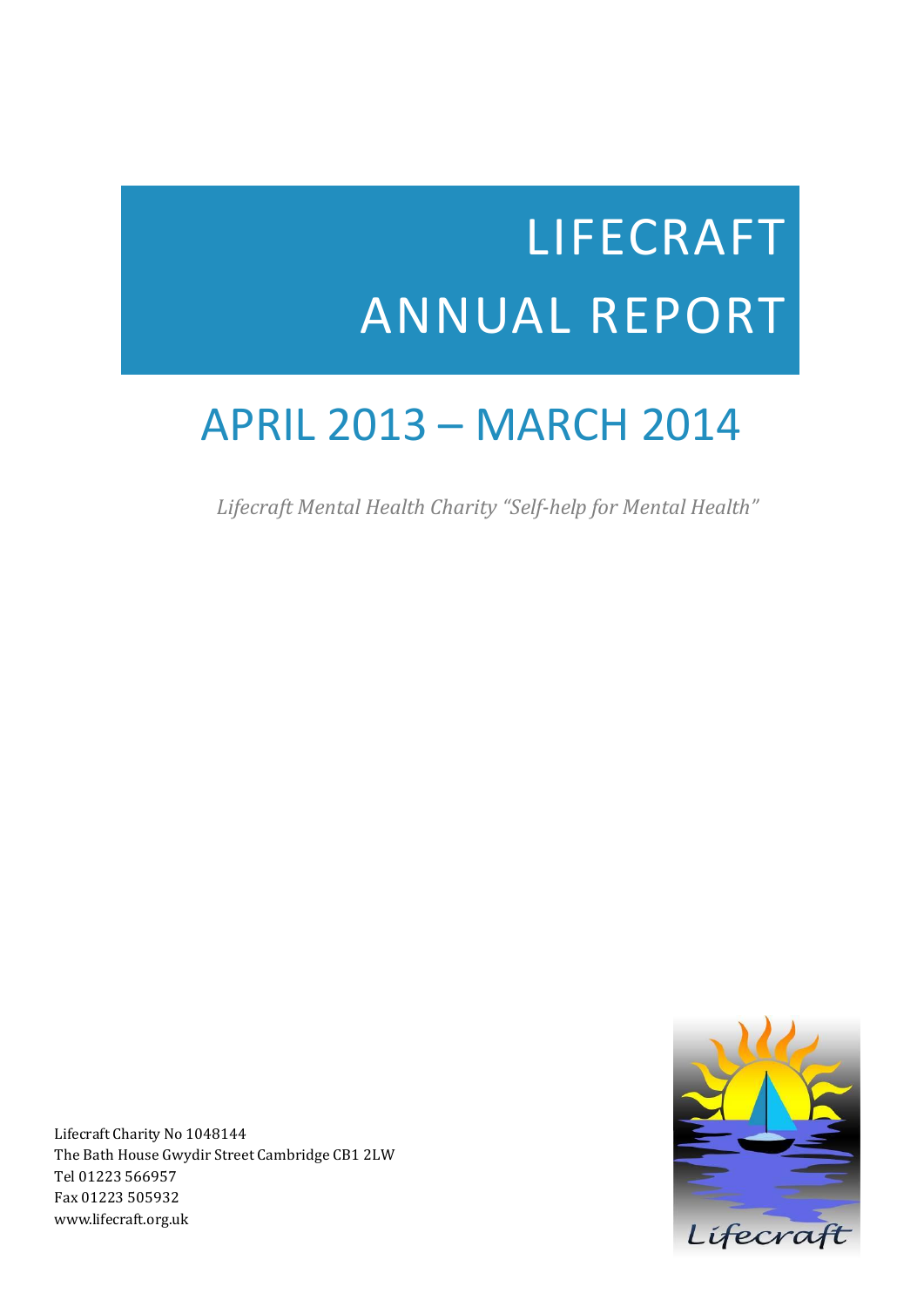# **CHAIR OF TRUSTEES' REPORT**

I was honoured to be nominated by Members to become Chair of Lifecraft in October 2013 following Francella Thomas the previous Chair's resignation. I would like to thank Francella's for her work in the previous two years. I have been a Trustee since October 2012 and have a good understanding of the working of the Executive Committee.

Lifecraft celebrated its 21st birthday this year. However, Lifecraft has been going through uncertain times recently because of government cutbacks and funding uncertainty. However, we are now assured of continuity following the agreement of the Cambridgeshire County Council and NHS to enter into a new rolling contract for core services, the Counselling Service and Lifeline. This new contract comes with conditions including internal monitoring, increased accountability and recording the benefits of our services for our Members.

The main events of the year from April 2013 until March 2014 were the exhibitions and events attended by Lifecraft's Time to Change project. Lifecraft's Time to Change Roadshow to Recovery, included art work, poetry and music by Lifecraft Members, exhibited round the County and achieved big things and was well received wherever it went, especially the Blue Moon Café performances. We hope to repeat these successes when the Roadshow returns in the summer of 2014. The Shame No More project successfully delivered peer-led workshops throughout Cambridgeshire to help reduce self-stigma in people with mental health problems and the feedback from those who attended was very positive. Lifecraft continues to support its Members in their recovery through its Member Employment scheme; helping people develop new office skills and improve their confidence in a work environment.

Lifecraft Members and Trustees very much appreciate the core staff team working with volunteers and Trustees to deliver services. In particular I would also like to thank the counselling staff for their valued services. All the Counsellors are unpaid volunteers and they all generously donate three hours a week to support Lifecraft Members. This long term counselling service is very much appreciated by Members who have come to rely on it and some would consider it irreplaceable.

Lifecraft's Executive Committee is made up of Members of Lifecraft and members of public, over 75% of whom have lived experience of mental health issues. The Executive Committee's strength lies in its diverse experiences, which is built on by training from CCVS and Cambridgeshire County Council. This year we have started meeting bi-monthly for "Open Sessions" for training and to debate difficult issues. This allows the Trustees to concentrate on the agenda on the other main bimonthly Executive Committee meeting. My main personal aim for the next year is to improve governance by further Trustee training so that the Committee can take Lifecraft forward making it even more fit for purpose.

In the year ahead there will be renewed focus on core activities which are particularly important to people, in particular the group activities; Art and Music, and Social Club. We aim to ensure that Lifecraft Members have opportunities to help run activities; gaining experience, skills and confidence. Through all this I hope the "family" nature of Lifecraft will endure, which is what makes it a place of warmth where people can find companions as well as support.

### **Adam Shakir - Chair**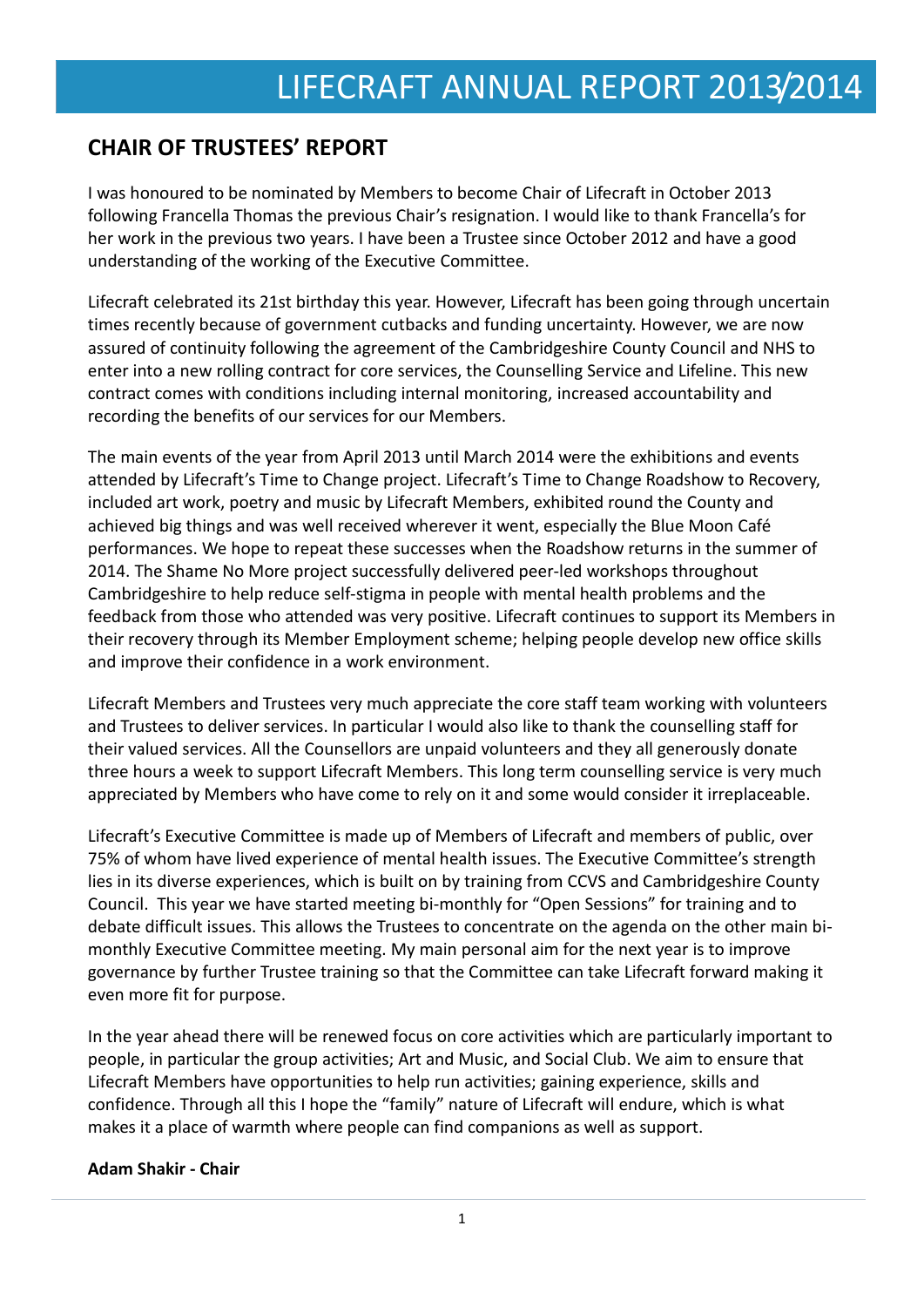### **MANAGER'S REPORT**

In the past year, Lifecraft has continued to receive the support of our main funders, Cambridgeshire County Council (Adult Social Care) and NHS Cambridgeshire & Peterborough, which has enabled us to continue to offer our range of services to Members.

Our funding from Comic Relief is drawing to a close, but in its last phase has enabled us to create some Member Employment posts which have beneficial all round. A 'Communication Team' has been producing Lifecraft Times, and several 'awareness-raising' roles are in place which strengthen our external campaigns. 'Time to Change' has supported a summertime 'Roadshow to Recovery' which was a culmination of much preparation by our Members working with our group leaders, Penny, Claire and Ruth. Volunteers Irv and Dom were everywhere with their camera, and the footage they captured enabled Rachel to put on a Time To Change Cinema at last year's Mill Road Winter Fair. We will take forward all that we learned, to our 2014 Roadshow. It has been a very affirmatory experience, to have been one for the first wave of national Time to Change projects, part of a social movement to raise awareness and create attitude change in the general population. The public we have engaged with have been able to complete questionnaires and we can see the impact of our Roadshow encounters on a 'live' statistical database as the feedback is gathered, centrally, on a national scale. Cambridge City Council supported our outlay in mobilising an exhibition of paintings. As well as the Roadshow's DVD work, our Members were able through a grant from The Swan Trust to publish an anthology of their poetry work – 'We Went Walking.'

In 2013-4, Lifecraft successfully delivered its 'Shame No More' project, funded by Lloyds Bank Foundation. This project set about addressing the issue of self-stigma which can substantially affect many people with Lived Experience. The funding supported the appointment of Project Officer, under whose leadership Members produced a self-help toolkit, printed and distributed a booklet, and embarked on a well-attended launch. As the year progressed, the project team delivered Workshops at locations across the county. A rich and rewarding experience for all involved.

On behalf of the Executive Committee and Members, I should like to acknowledge the support of local churches whose generous giving has in many ways helped us continue with our more traditional activities. Our core groups would have folded without the direct support of the Wesleyan Church, who supported Lifecraft throughout the church's Centenary Appeal.

We were helped twice over by Great St Mary's in that our Members' Christmas meal was made possible through Great St Mary's Church donation, following their Harvest Festival; whilst earlier in the year, as part of our Time to Change project, Michaelhouse hosted a fine display of our Member's art work. This year, as last, we were thankful for The Pye Foundation for their contribution to our core costs, supporting specifically our enterprising floristry and craft activities. Cambridge City Council backed our Garden Club, which met in the earlier part of the year and drew up plans for the plot, which we put to the local community for consultation and then passed through to the Council's Project Team.

Our working partnerships with stakeholder organisations – Richmond Fellowship, MIND in Cambridgeshire, Rethink and Anglia Ruskin University – have seen us continue to support our Members in ways which are needed and appreciated. An independent review by Cambridgeshire's Service User Network (SUN Network) confirmed our impact:-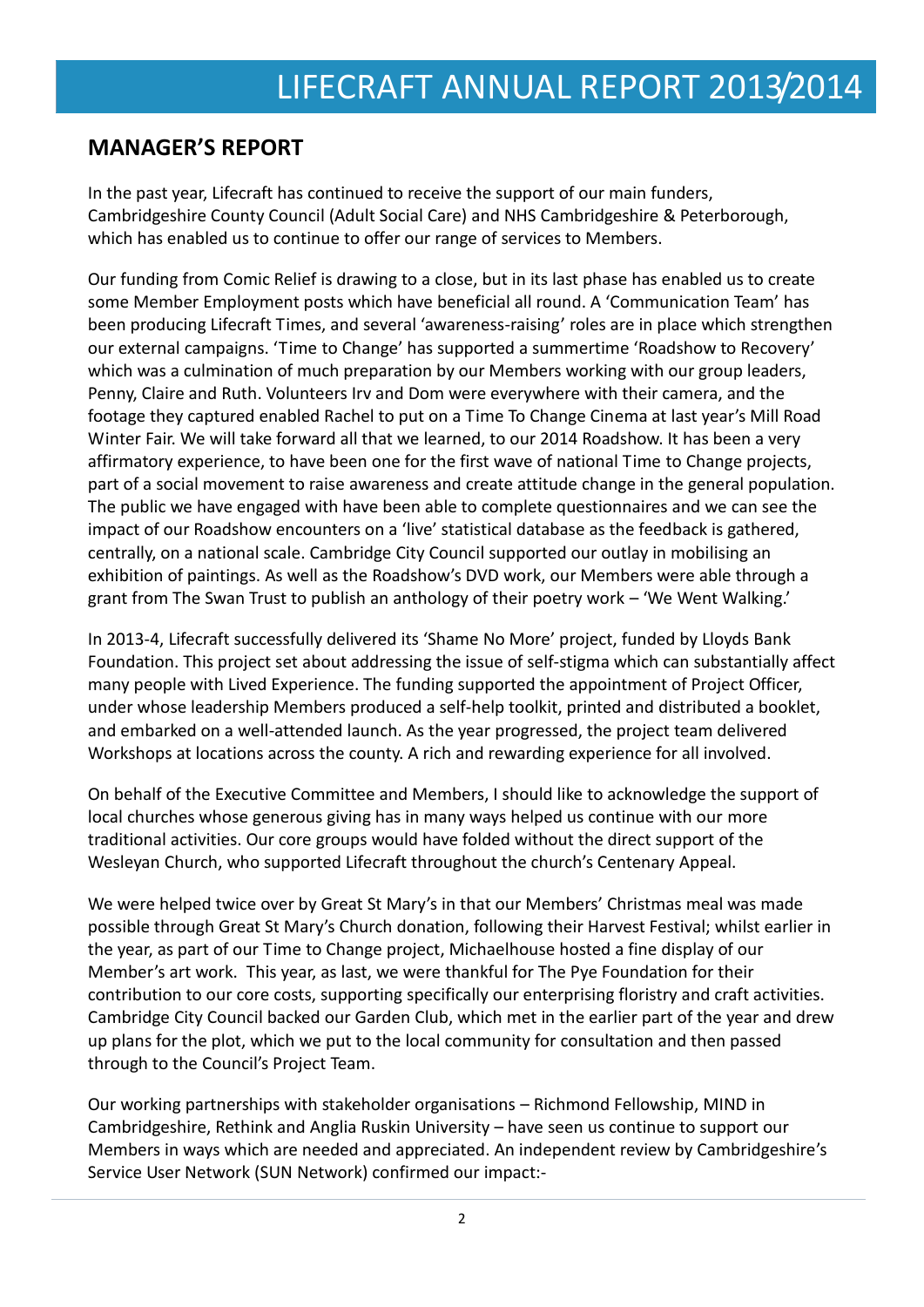"The overall conclusion was the Lifecraft Service in Cambridge is valued by stakeholders as being an example of a Service User led service...To date this is the largest level of engagement that the SUN Network has witnessed in the 4 years of its existence, achieving a consultation with 118 people over 10 days…a valuable resource offering support to people across the County…"

Looking ahead to 2014/5: – we are mindful of a substantial ten percent cut being levied by Cambridgeshire County Council to our core Lifecraft budget. This will impact Lifecraft at a time when our regular 'project grants' also reach expiry, and therefore we will face very lean times and difficult decisions about the breadth of groups and activities we can offer. Our Business Plan will be to do what is sometimes called 'stick to our knitting.'

In Lifecraft we will aim to use more and more the Recovery Model, which has found better understanding and acceptance from our Membership, and to look at ways to involve our Members in what has in recent years been termed co-production, but which we always knew to be service user led. Our Member Employment Scheme we are confident will be a feature of our Contract renewal. We will be introducing monitoring to the Counselling Service in order to reflect back to our stakeholders the value the Counselling Service has; and under the auspices of Lifeline, we will build on our partnership, collaborative work in areas of suicide prevention and Mental Health First Aid training. Much of this work is directly supported by Lifecraft's significant if small army of Volunteers – at Committee level, across Counselling and in Lifeline –and with our Chair, I wish to record our immeasurable appreciation of the commitment and dedication of those who volunteer their time, for 'Lifecraft services.'

**Andrew Deller - Lifecraft Manager**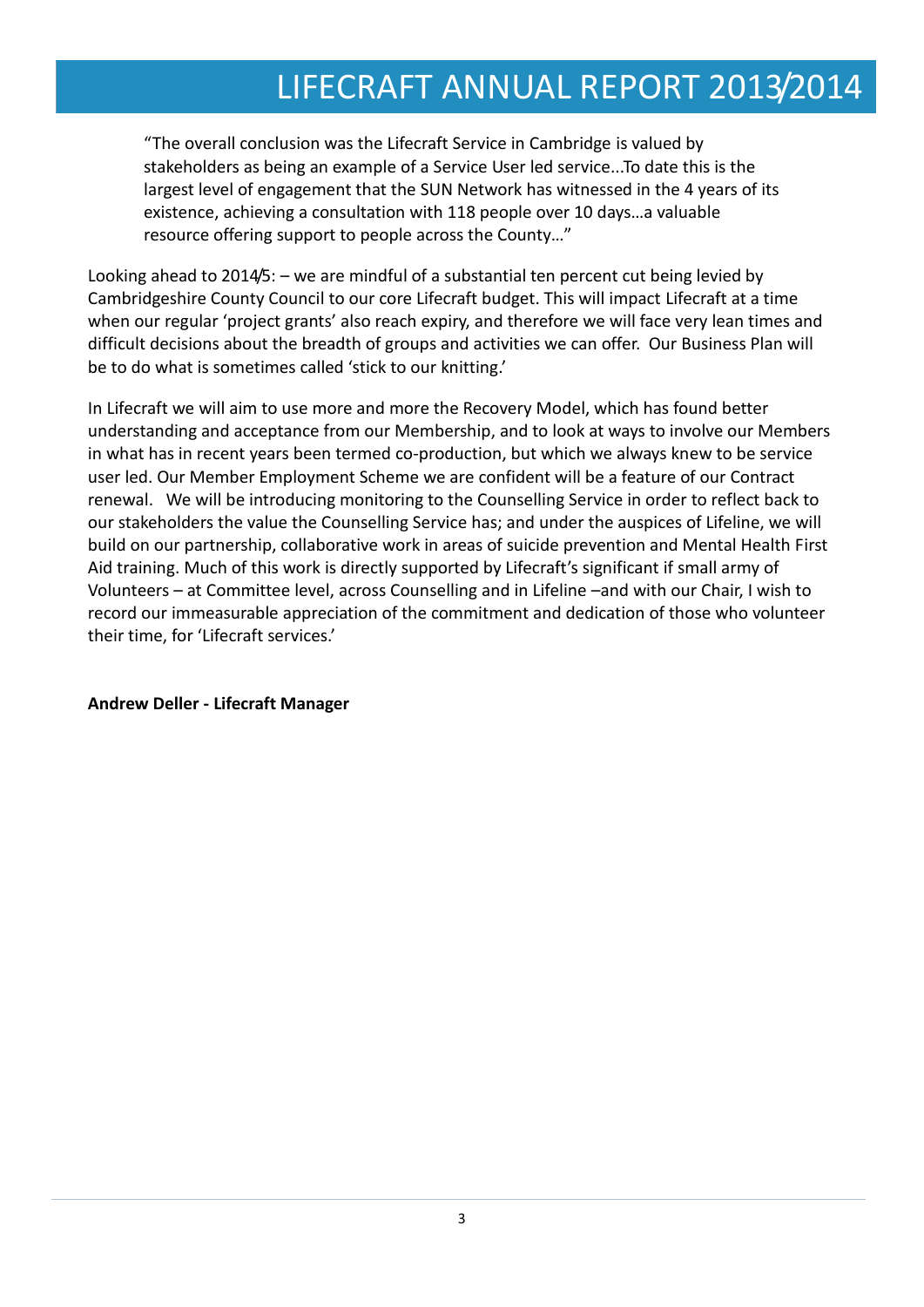## **TREASURER'S REPORT**

In financial terms the year ended 31st March 2014 was a worrying time. We had no certainty that our contract with the County Council and the NHS would be renewed. We expected to be asked to tender for the continuation of our work. However, our funders smiled on us and first the old contract was extended for six months to the end of September 2014 and then at the end of January 2014 came the news that we were to be offered a new rolling contract from October 2014.

Andrew, Carole and Malcolm have still had to put in a tremendous amount of work to ensure that we met and will continue to meet all the criteria for service delivery, reporting and monitoring of the new contract but we have made it. With the cooperation of all Lifecraft Members who take part in Lifecraft activities and receive services we should be able to continue.

Budgets and cash flow forecasts are written for the current year and are constantly updated but there is no denying that money is tight. The funding from the County has been cut by 10% reflecting a cut which it has made across the board because of restrictions on its own funding. However a modest increase has recently been promised for Counselling by the NHS.

We ended the financial year to 31st March 2014 with a surplus of income over expenditure in our Lifecraft unrestricted funds of £4,940 which when added to the reserves brought forward from the previous year took our total to £19,328. We have a reserves policy which requires us to hold £37,000. This figure is to cover the cost of winding down and closing Lifecraft over a three month period and to meet redundancy payments. We are a little short of that total at present at £34,265, but have improved on last year.

Several of our restricted funds have come to an end as projects were completed. We ended the financial year with £36,885 in total in restricted funds and most of this was already allocated and has been spent in the early part of this year. This means we have less paid staff because we are without project leaders such as Bev and Ruth, but at the same time we have used the opportunity to concentrate on our core services, make changes to our office accommodation, tidy up a bit and plan some redecoration.

We are now half way through the current financial year and still here. Andrew and I have begun a new round of grant applications for core services which if successful will increase our stability and possibly staff numbers. We may seek funding for another awareness raising or anti-stigma campaign. Members have gained confidence and experience with recent campaigns and it would be a pity to waste their talents.

Expenses are, as ever, increasing. Malcolm runs a tight ship and is always on the lookout for the best price. We have just settled a new rent with our landlord which is £750 higher than last year and will increase at the same rate in each of the next five years. It was within the range we had budgeted for. Costs of heat and light will increase as will the cost of equipment and servicing. We are not at all generous with staff salaries and seem to unfairly rely on staff working much longer hours than they are contracted to do. We have much to thank them for.

#### **Julia Ewans - Treasurer**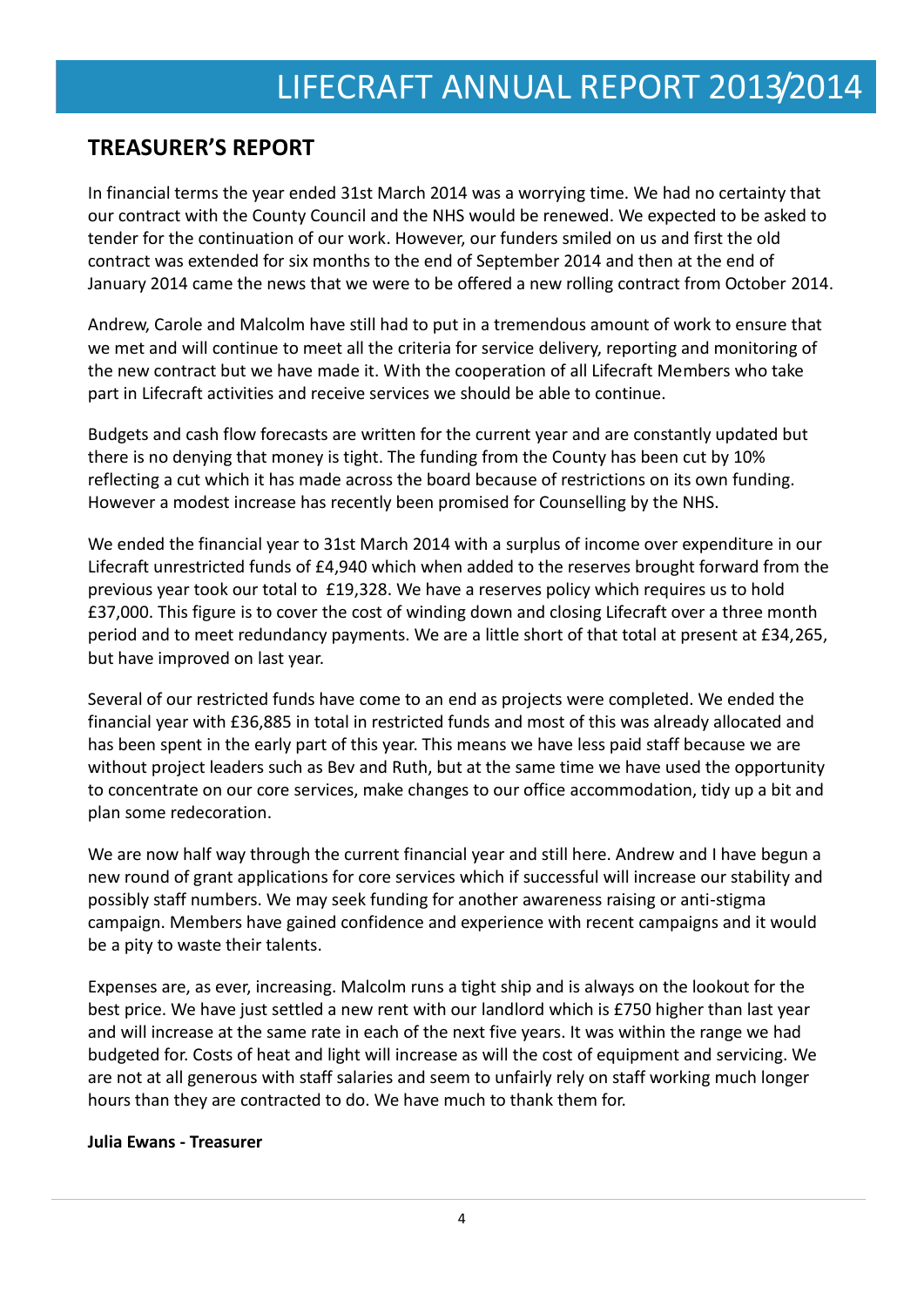## **SUMMARY STATEMENT OF FINANCIAL ACTIVITIES**

**LIFECRAFT** 

#### ACCOUNTS FOR THE YEAR ENDED 31 MARCH 2014

#### **STATEMENT OF FINANCIAL ACTIVITIES**

|                                              |                |                                                    | 2013                                  |                           |                                                   |                         |
|----------------------------------------------|----------------|----------------------------------------------------|---------------------------------------|---------------------------|---------------------------------------------------|-------------------------|
|                                              |                | Unrestricted Designated Restricted<br><b>Funds</b> |                                       | Funds                     | Total<br><b>Funds</b>                             | Total<br><b>Funds</b>   |
|                                              | <b>Notes</b>   | £                                                  | Funds<br>£                            | £                         | £                                                 | £                       |
| <b>INCOMING RESOURCES</b>                    |                |                                                    |                                       |                           |                                                   |                         |
| Incoming resources from<br>generated funds:  |                |                                                    |                                       |                           |                                                   |                         |
| Investment income<br>Incoming resources from |                | 87                                                 | $\mathbf{0}$                          | $\mathbf{0}$              | 87                                                | 76                      |
| <b>Grants and Donations</b>                  | $\overline{2}$ | 79,268                                             | $\mathbf 0$                           | 152,796                   | 232,064                                           | 246,524                 |
| Other Income                                 |                | 4.116                                              | $\mathbf 0$                           | 3,412<br>___________      | 7,528 16,477<br>-----------                       | -----------             |
| TOTAL INCOMING RESOURCES                     | 1              | 83,471                                             |                                       | 0 156,208 239,679 263,077 |                                                   |                         |
| RESOURCES EXPENDED                           |                |                                                    |                                       |                           |                                                   |                         |
| Charitable activities                        |                | 77.795                                             | $\mathbf 0$                           | 168,996                   | 246,791                                           | 278,482                 |
| Governance costs                             |                | 546<br>___________                                 | $\Omega$                              | $\Omega$<br>___________   | 546                                               | 700                     |
| <b>TOTAL RESOURCES EXPENDED</b>              | 3              | 78,341<br>.                                        | $\mathbf 0$                           | 168,996<br>------------   | 247.337                                           | 279,182<br>------------ |
| NET MOVEMENT IN FUNDS FOR THE YEAR           | 5              | 5,130                                              | $\mathsf{O}$                          |                           | $-12,788$ $-7,658$                                | $-16, 105$              |
| <b>TRANSFERS</b>                             | 10 and 11      | $-190$                                             | 1,000                                 | $-810$                    | $\mathbf 0$                                       | 0                       |
|                                              |                | -----------<br>4.940                               | ___________<br>1,000                  | ___________<br>$-13.598$  | -7.658                                            | $-16, 105$              |
| <b>RESERVES BROUGHT FORWARD</b>              |                | __________                                         | 14,442  13,883  50,483  78,808        |                           |                                                   | 94,913                  |
| RESERVES CARRIED FORWARD                     |                | 19,382<br>------------                             | ------------<br>14,883<br>----------- | -----------<br>36,885     | -----------<br>71,150<br>------------ ----------- | 78,808                  |

STATEMENT OF TOTAL RECOGNISED GAINS AND LOSSES

There were no recognised gains or losses for 2014 or 2013 other than those included in the Statement of **Financial Activities.**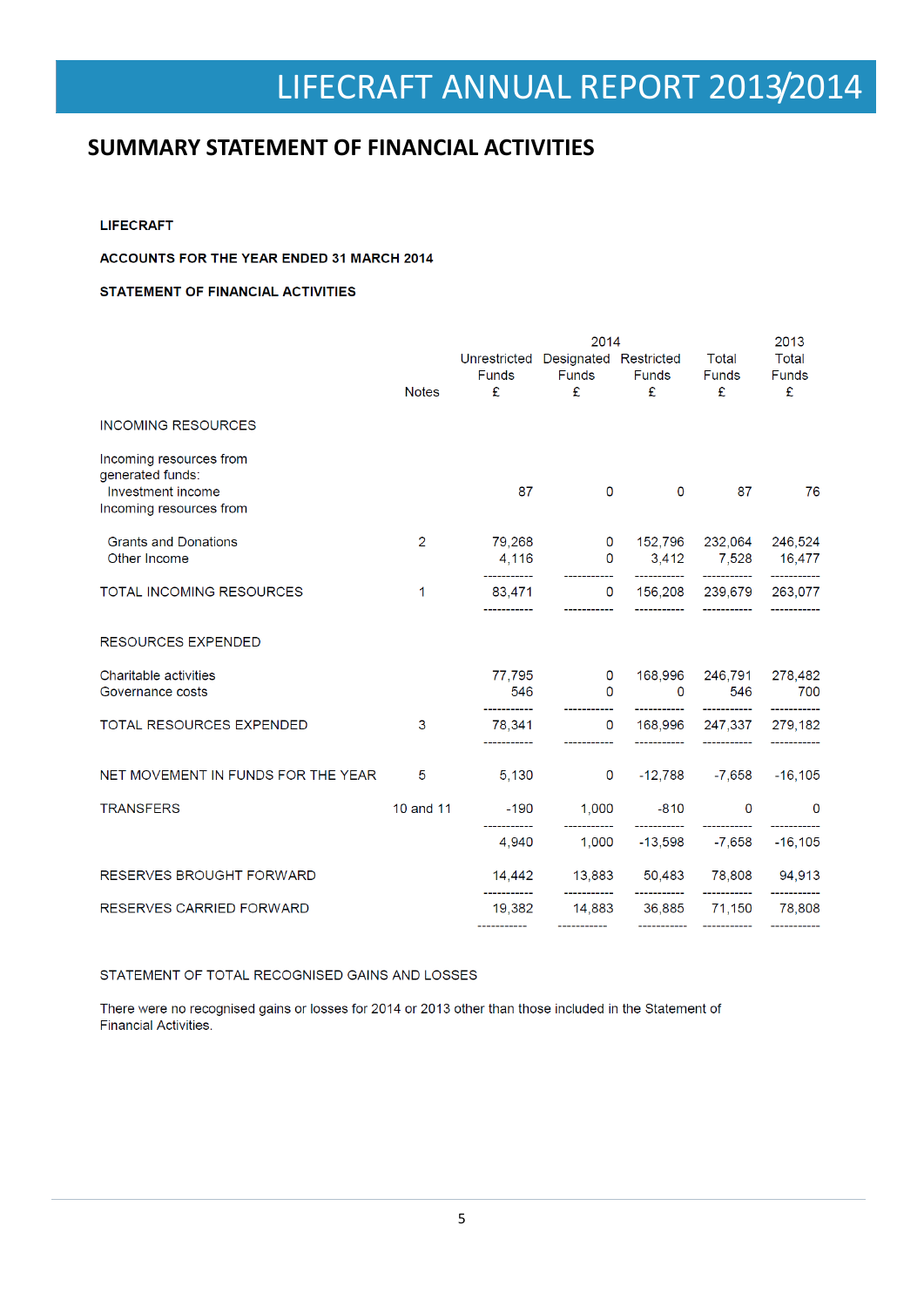#### **LIFECRAFT**

### **ACCOUNTS FOR THE YEAR ENDED 31 MARCH 2014**

#### **BALANCE SHEET**

|                                                          |              | 2014                            |                                      | 2013            |                  |
|----------------------------------------------------------|--------------|---------------------------------|--------------------------------------|-----------------|------------------|
|                                                          | <b>Notes</b> | £                               | £                                    | £               | £                |
| <b>FIXED ASSETS</b>                                      |              |                                 |                                      |                 |                  |
| Tangible assets                                          | 6            |                                 | $\bf{0}$                             |                 | $\bf{0}$         |
| <b>CURRENT ASSETS</b>                                    |              |                                 |                                      |                 |                  |
| <b>Debtors</b><br>Cash at bank and in hand               | 7<br>8       | 2,379<br>79,447<br>____________ |                                      | 9,757<br>78,637 |                  |
|                                                          |              | 81,826                          |                                      | 88,394          |                  |
| <b>CREDITORS: amounts falling due</b><br>within one year | 9            | 10,676                          |                                      | 9,586           |                  |
| <b>NET CURRENT ASSETS</b>                                |              |                                 | 71,150                               |                 | 78,808           |
| <b>NET ASSETS</b>                                        |              |                                 | 71,150                               |                 | 78,808           |
| <b>RESERVES</b>                                          |              |                                 |                                      |                 |                  |
| <b>Unrestricted Funds</b>                                |              |                                 | 19,382                               |                 | 14,442           |
| <b>Designated Funds</b><br><b>Restricted Funds</b>       | 10<br>11     |                                 | 14,883<br>36,885                     |                 | 13,883<br>50,483 |
| <b>TOTAL RESERVES</b>                                    |              |                                 | ----------<br>71,150<br>------------ |                 | 78,808           |
|                                                          |              |                                 |                                      |                 |                  |

The accounts were approved by the trustees on 11 November 2014 and signed on their behalf.

 $dd\infty$ **TRUSTEE**